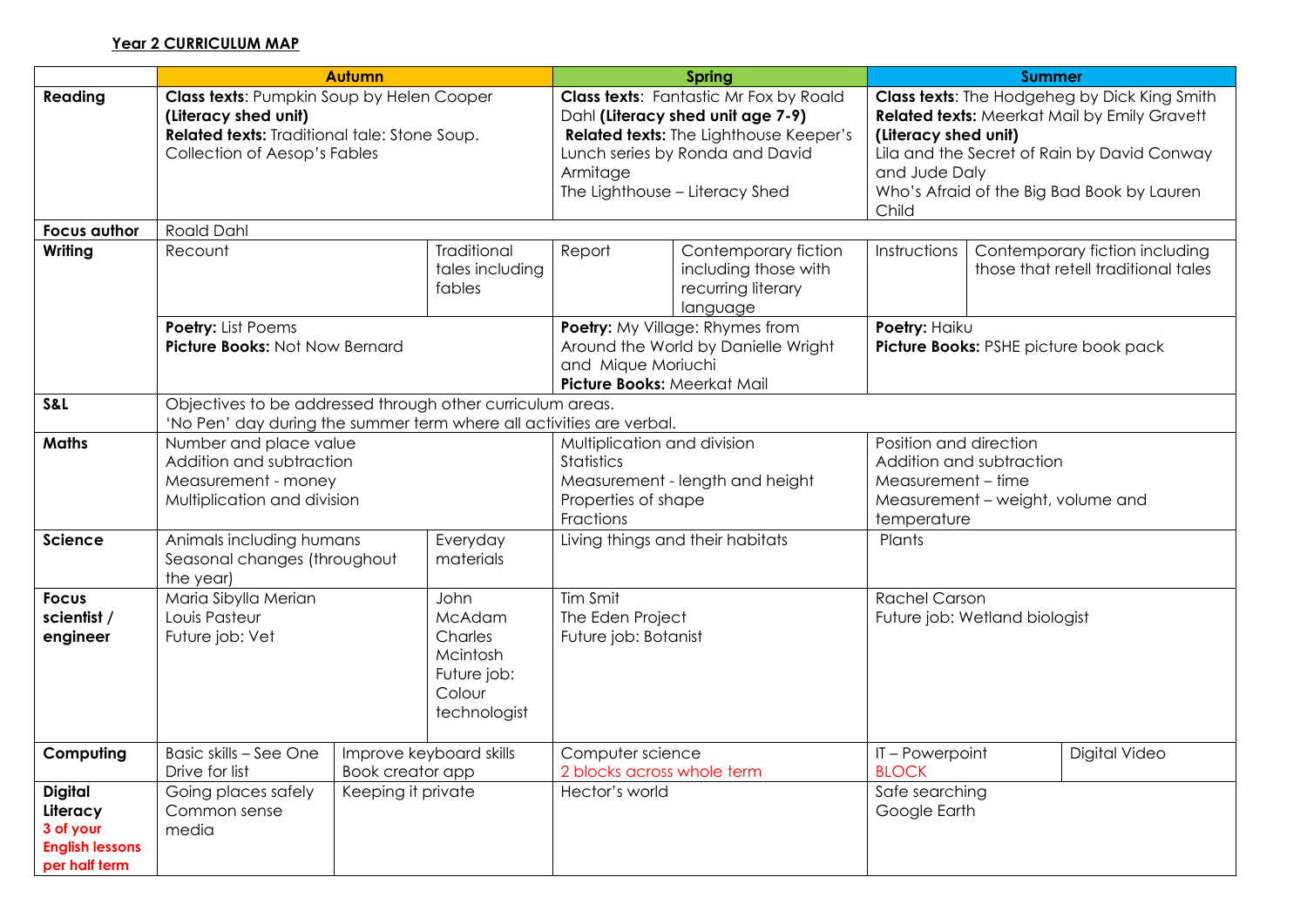| <b>PSHE</b><br>3 of your                   | Respecting<br>ourselves and                                                                                                                                                                                                                                                                                | Belonging<br>to a                                              | Physical<br>health and | Safe<br>relationships                                                                                                                                                                                                                                                    | Media<br>literacy                                                                                             | Keeping safe                                          | Money<br>and work                                                                                                                                                                                                                                                                            | Families<br>and | Growing and<br>changing |
|--------------------------------------------|------------------------------------------------------------------------------------------------------------------------------------------------------------------------------------------------------------------------------------------------------------------------------------------------------------|----------------------------------------------------------------|------------------------|--------------------------------------------------------------------------------------------------------------------------------------------------------------------------------------------------------------------------------------------------------------------------|---------------------------------------------------------------------------------------------------------------|-------------------------------------------------------|----------------------------------------------------------------------------------------------------------------------------------------------------------------------------------------------------------------------------------------------------------------------------------------------|-----------------|-------------------------|
| <b>English</b><br>lessons per<br>half term | others                                                                                                                                                                                                                                                                                                     | communi-<br>ty                                                 | mental<br>wellbeing    |                                                                                                                                                                                                                                                                          |                                                                                                               |                                                       |                                                                                                                                                                                                                                                                                              | friendships     |                         |
| History                                    | Why was Grace Darling famous?<br>Visitor: RNLI                                                                                                                                                                                                                                                             | What was built before I was born? A<br>Durham Cathedral study. |                        |                                                                                                                                                                                                                                                                          | How has school life changed for children in<br>the last 100 years since our school opened?<br>Visit: Beamish. |                                                       |                                                                                                                                                                                                                                                                                              |                 |                         |
| Geography                                  | What's So Cool Aboot the Toon?                                                                                                                                                                                                                                                                             | Visit: Durham Cathedral<br>What is our local area like?        |                        |                                                                                                                                                                                                                                                                          | Where is St Lucia and how does it compare to<br>where I live?                                                 |                                                       |                                                                                                                                                                                                                                                                                              |                 |                         |
| D.T.                                       | Trip: Newcastle and Discovery Museum<br><b>Cooking and nutrition</b><br>Purpose: To make a healthy vegetable soup.<br>NC Link-Harvest/ English Y2- Pumpkin Soup<br>Famous inspiration: Jamie Oliver                                                                                                        |                                                                |                        | Trip: Pelton and CLS<br><b>Structures</b><br>Purpose: To design and build a building<br>fit for a Saint<br>NC Link-History: What was built before I<br>was born? A Durham Cathedral study.<br>Famous inspiration: Thomas Hatfield                                        |                                                                                                               |                                                       | <b>Textiles</b><br>Purpose: To design and create a teddy bear<br>storybook character<br>NC Link- English<br>Famous inspiration: Magarete Steiff                                                                                                                                              |                 |                         |
| Cookery<br>themes                          | <b>Harvest Festival</b><br>Pumpkin soup                                                                                                                                                                                                                                                                    | <b>Festive Foods</b><br>Snowman truffles                       |                        | <b>World Foods</b><br>Crossiants                                                                                                                                                                                                                                         |                                                                                                               | <b>Bread</b><br>products<br>Fantastic Mr<br>Fox rolls | Pasta, rice and pulses<br><b>Salads</b><br>Rice pudding<br>Fruit salad                                                                                                                                                                                                                       |                 |                         |
| Art and<br>Design                          | Printing<br>- Make marks in print with a variety of objects,<br>including natural and made objects.<br>- Use a variety of printing techniques including<br>carbon printing, relief, press and fabric printing<br>and rubbings.<br>- Build a repeating pattern and recognise pattern<br>in the environment. |                                                                |                        | <b>Textiles and collage</b><br>- Use a variety of techniques, e.g.<br>weaving, finger knitting, tie-dye,<br>sewing, wax or oil resist, applique and<br>embroidery.<br>- Learn how to thread a needle.<br>- Create images from imagination,<br>experience or observation. |                                                                                                               |                                                       | <b>Drawing</b><br>- Use a variety of different tools including<br>pencils, rubbers, crayons, pastels, felt tips,<br>charcoal, ball points, chalk and other dry<br>media.<br>- Use a sketchbook to gather and collect<br>artwork.<br>- Begin to explore the use of line, shape and<br>colour. |                 |                         |
| <b>Focus artist</b>                        | <b>Josef Albers</b>                                                                                                                                                                                                                                                                                        |                                                                |                        | - Use a wide variety of media including<br>photocopied material, fabric, plastic,<br>tissue, magazines, crepe paper etc.<br>Giuseppe Arcimboldo                                                                                                                          |                                                                                                               |                                                       | Alison Wilding (drawings, not sculpture)                                                                                                                                                                                                                                                     |                 |                         |
|                                            |                                                                                                                                                                                                                                                                                                            |                                                                |                        |                                                                                                                                                                                                                                                                          |                                                                                                               |                                                       |                                                                                                                                                                                                                                                                                              |                 |                         |
| <b>Music</b>                               | Pulse<br>Performing                                                                                                                                                                                                                                                                                        |                                                                |                        | Rhythm<br>Melody and notation                                                                                                                                                                                                                                            |                                                                                                               |                                                       | Active listening<br>Composing and improvising                                                                                                                                                                                                                                                |                 |                         |